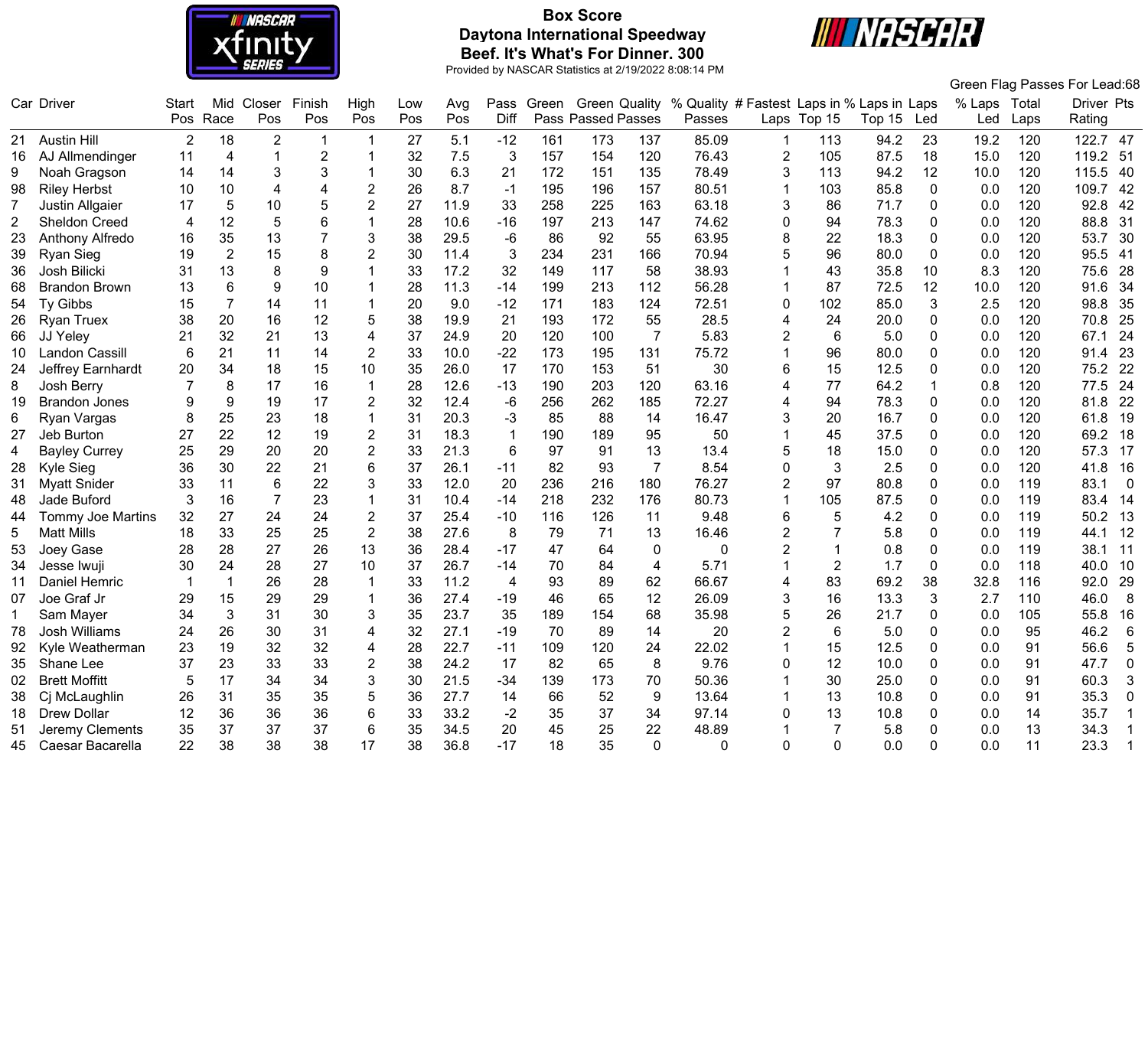

#### **Average Running Position Daytona International Speedway Beef. It's What's For Dinner. 300**



| Rank            | Car             | <b>Driver</b>            | Team                              | Finish Pos.    | Average Pos |
|-----------------|-----------------|--------------------------|-----------------------------------|----------------|-------------|
| $\mathbf{1}$    | 21              | <b>Austin Hill</b>       | <b>Bennett / United Rentals</b>   | 1              | 5.10        |
| 2               | 9               | Noah Gragson             | Bass Pro Shop/ TrueTimber/ BRCC   | 3              | 6.32        |
| 3               | 16              | AJ Allmendinger          | <b>Nutrien Ag Solutions</b>       | $\overline{2}$ | 7.48        |
| 4               | 98              | <b>Riley Herbst</b>      | <b>Monster Energy</b>             | 4              | 8.72        |
| 5               | 54              | Ty Gibbs                 | <b>Monster Energy</b>             | 11             | 8.97        |
| 6               | 10              | Landon Cassill           | Voyager: Crypto for All           | 14             | 9.97        |
| 7               | 48              | Jade Buford              | <b>Big Machine Spiked Coolers</b> | 23             | 10.37       |
| 8               | $\overline{2}$  | <b>Sheldon Creed</b>     | Whelen                            | $\,6\,$        | 10.63       |
| 9               | 11              | Daniel Hemric            | <b>AG1 - Athletic Greens</b>      | 28             | 11.20       |
| 10              | 68              | <b>Brandon Brown</b>     | TradeTheChain.com Chevrolet       | $10$           | 11.34       |
| 11              | 39              | <b>Ryan Sieg</b>         | CMRroofing.com\ A-game            | 8              | 11.42       |
| 12 <sup>2</sup> | $\overline{7}$  | Justin Allgaier          | <b>BRANDT</b>                     | 5              | 11.89       |
| 13              | 31              | <b>Myatt Snider</b>      | TaxSlayer                         | 22             | 11.98       |
| 14              | 19              | <b>Brandon Jones</b>     | Menards\Swiffer                   | 17             | 12.39       |
| 15              | 8               | Josh Berry               | Harrison's USA                    | 16             | 12.60       |
| 16              | 36              | Josh Bilicki             | Zeigler/Elliott'sCustomTrailer    | 9              | 17.23       |
| 17              | 27              | Jeb Burton               | <b>State Water Heaters</b>        | 19             | 18.26       |
| 18              | 26              | <b>Ryan Truex</b>        | Circle B Diecast                  | 12             | 19.93       |
| 19              | $6\phantom{1}$  | Ryan Vargas              | <b>Swann Security</b>             | 18             | 20.34       |
| 20              | $\overline{4}$  | <b>Bayley Currey</b>     | <b>KSDT CPA</b>                   | 20             | 21.26       |
| 21              | 02              | <b>Brett Moffitt</b>     | Home Town Lenders                 | 34             | 21.54       |
|                 | 22 92           | Kyle Weatherman          | <b>LS Tractor</b>                 | 32             | 22.69       |
| 23              | $\mathbf{1}$    | Sam Mayer                | <b>Accelerate Pros Talent</b>     | 30             | 23.72       |
| 24              | 35              | Shane Lee                | Kitty Kat Coin                    | 33             | 24.24       |
| 25              | 66              | JJ Yeley                 | <b>Remote Health Solutions</b>    | 13             | 24.92       |
| 26              | 44              | <b>Tommy Joe Martins</b> | Rally For Valor/Market Rebels     | 24             | 25.38       |
| 27              | 24              | Jeffrey Earnhardt        | ForeverLawn                       | 15             | 26.02       |
| 28              | 28              | Kyle Sieg                | <b>Night Owl Contractors</b>      | 21             | 26.10       |
| 29              | 34              | Jesse Iwuji              | <b>EQUITY PRIME MORTGAGE</b>      | 27             | 26.73       |
| 30              | 78              | Josh Williams            | <b>Alloy Employment Services</b>  | 31             | 27.13       |
| 31              | 07              | Joe Graf Jr              | <b>Bucked Up Energy</b>           | 29             | 27.39       |
| 32              | $5\phantom{.0}$ | <b>Matt Mills</b>        | J.F. Electric                     | 25             | 27.61       |
| 33              | 38              | Cj McLaughlin            | Sci Aps                           | 35             | 27.71       |
| 34              | 53              | Joey Gase                | Kitty Kat Coin                    | 26             | 28.41       |
| 35              | 23              | Anthony Alfredo          | Dude Wipes                        | $\overline{7}$ | 29.49       |
| 36              | 18              | Drew Dollar              | Lynx Capital                      | 36             | 33.17       |
| 37              | 51              | Jeremy Clements          | One Stop / ASE                    | 37             | 34.52       |
| 38              | 45              | Caesar Bacarella         | <b>Lilly Finance</b>              | 38             | 36.83       |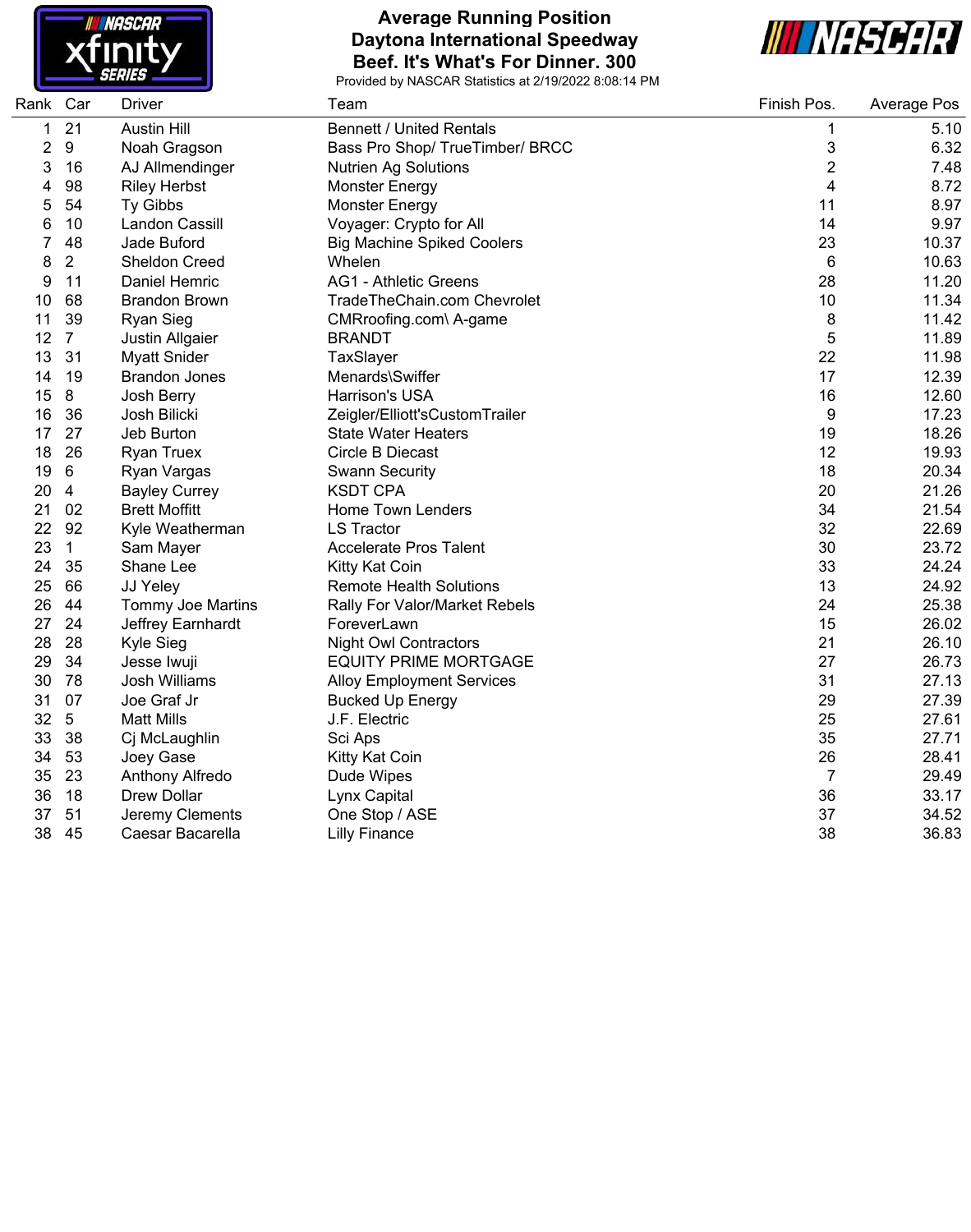

# **Closers Daytona International Speedway Beef. It's What's For Dinner. 300**



| Rank Car |    | Driver                 | Team                              | Closing Pos.   | Finish Pos.             | Gained                    |
|----------|----|------------------------|-----------------------------------|----------------|-------------------------|---------------------------|
| 1        | 66 | JJ Yeley               | <b>Remote Health Solutions</b>    | 21             | 13                      | 8                         |
| 2        | 39 | Ryan Sieg              | CMRroofing.com\ A-game            | 15             | 8                       | 7                         |
| 3        | 23 | Anthony Alfredo        | Dude Wipes                        | 13             | $\overline{7}$          | 6                         |
| 4        | 7  | <b>Justin Allgaier</b> | <b>BRANDT</b>                     | 10             | 5                       | 5                         |
| 5        | 6  | Ryan Vargas            | <b>Swann Security</b>             | 23             | 18                      | 5                         |
| 6        | 26 | <b>Ryan Truex</b>      | Circle B Diecast                  | 16             | 12                      | $\overline{\mathbf{4}}$   |
| 7        | 54 | Ty Gibbs               | Monster Energy                    | 14             | 11                      | $\ensuremath{\mathsf{3}}$ |
| 8        | 24 | Jeffrey Earnhardt      | ForeverLawn                       | 18             | 15                      | $\mathbf 3$               |
| 9        | 19 | <b>Brandon Jones</b>   | Menards\Swiffer                   | 19             | 17                      | $\overline{c}$            |
| 10       | 21 | <b>Austin Hill</b>     | <b>Bennett / United Rentals</b>   | $\overline{2}$ | $\mathbf{1}$            | $\mathbf{1}$              |
| 11       | 8  | Josh Berry             | Harrison's USA                    | 17             | 16                      | 1                         |
| 12       | 28 | Kyle Sieg              | <b>Night Owl Contractors</b>      | 22             | 21                      | 1                         |
| 13       | 53 | Joey Gase              | Kitty Kat Coin                    | 27             | 26                      | 1                         |
| 14       | 34 | Jesse Iwuji            | <b>EQUITY PRIME MORTGAGE</b>      | 28             | 27                      |                           |
| 15       | 1  | Sam Mayer              | <b>Accelerate Pros Talent</b>     | 31             | 30                      | 1                         |
| 16       | 9  | Noah Gragson           | Bass Pro Shop/ TrueTimber/ BRCC   | 3              | 3                       | 0                         |
| 17       | 98 | <b>Riley Herbst</b>    | <b>Monster Energy</b>             | 4              | $\overline{\mathbf{4}}$ | 0                         |
| 18       | 4  | <b>Bayley Currey</b>   | <b>KSDT CPA</b>                   | 20             | 20                      | 0                         |
| 19       | 44 | Tommy Joe Martins      | Rally For Valor/Market Rebels     | 24             | 24                      | 0                         |
| 20       | 5  | <b>Matt Mills</b>      | J.F. Electric                     | 25             | 25                      | 0                         |
| 21       | 07 | Joe Graf Jr            | <b>Bucked Up Energy</b>           | 29             | 29                      | 0                         |
| 22       | 92 | Kyle Weatherman        | <b>LS Tractor</b>                 | 32             | 32                      | 0                         |
| 23       | 35 | Shane Lee              | Kitty Kat Coin                    | 33             | 33                      | 0                         |
| 24       | 02 | <b>Brett Moffitt</b>   | Home Town Lenders                 | 34             | 34                      | 0                         |
| 25       | 38 | Cj McLaughlin          | Sci Aps                           | 35             | 35                      | 0                         |
| 26       | 18 | <b>Drew Dollar</b>     | Lynx Capital                      | 36             | 36                      | 0                         |
| 27       | 51 | Jeremy Clements        | One Stop / ASE                    | 37             | 37                      | 0                         |
| 28       | 45 | Caesar Bacarella       | <b>Lilly Finance</b>              | 38             | 38                      | 0                         |
| 29       | 16 | AJ Allmendinger        | <b>Nutrien Ag Solutions</b>       | 1              | $\overline{c}$          | $-1$                      |
| 30       | 2  | <b>Sheldon Creed</b>   | Whelen                            | 5              | 6                       | -1                        |
| 31       | 36 | Josh Bilicki           | Zeigler/Elliott'sCustomTrailer    | 8              | 9                       | $-1$                      |
| 32       | 68 | <b>Brandon Brown</b>   | TradeTheChain.com Chevrolet       | 9              | 10                      | -1                        |
| 33       | 78 | <b>Josh Williams</b>   | <b>Alloy Employment Services</b>  | 30             | 31                      | -1                        |
| 34       | 11 | Daniel Hemric          | <b>AG1 - Athletic Greens</b>      | 26             | 28                      | $-2$                      |
| 35       | 10 | Landon Cassill         | Voyager: Crypto for All           | 11             | 14                      | $-3$                      |
| 36       | 27 | Jeb Burton             | <b>State Water Heaters</b>        | 12             | 19                      | $-7$                      |
| 37       | 31 | <b>Myatt Snider</b>    | TaxSlayer                         | 6              | 22                      | $-16$                     |
| 38       | 48 | Jade Buford            | <b>Big Machine Spiked Coolers</b> | 7              | 23                      | $-16$                     |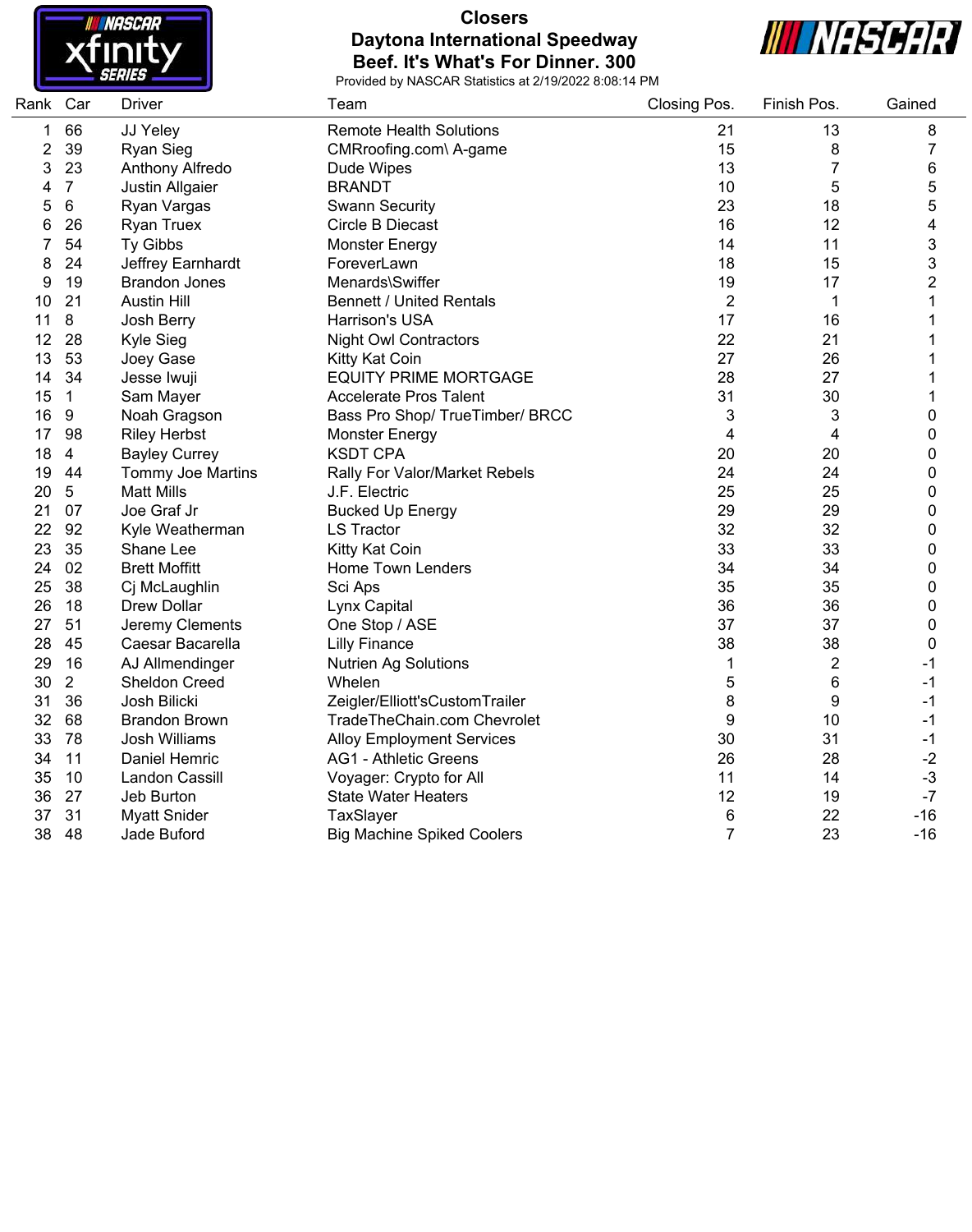

# **Driver Rating Daytona International Speedway Beef. It's What's For Dinner. 300**



| Rank | Car            | Driver               | Team                              | Finish Pos.             | <b>Driver Rating</b> |
|------|----------------|----------------------|-----------------------------------|-------------------------|----------------------|
| 1    | 21             | <b>Austin Hill</b>   | <b>Bennett / United Rentals</b>   | 1                       | 122.7                |
| 2    | 16             | AJ Allmendinger      | <b>Nutrien Ag Solutions</b>       | $\overline{\mathbf{c}}$ | 119.2                |
| 3    | 9              | Noah Gragson         | Bass Pro Shop/ TrueTimber/ BRCC   | 3                       | 115.5                |
| 4    | 98             | <b>Riley Herbst</b>  | Monster Energy                    | 4                       | 109.7                |
| 5    | 54             | Ty Gibbs             | Monster Energy                    | 11                      | 98.8                 |
| 6    | 39             | Ryan Sieg            | CMRroofing.com\ A-game            | 8                       | 95.5                 |
| 7    | $\overline{7}$ | Justin Allgaier      | <b>BRANDT</b>                     | 5                       | 92.8                 |
| 8    | 11             | Daniel Hemric        | <b>AG1 - Athletic Greens</b>      | 28                      | 92.0                 |
| 9    | 68             | <b>Brandon Brown</b> | TradeTheChain.com Chevrolet       | 10                      | 91.6                 |
| 10   | 10             | Landon Cassill       | Voyager: Crypto for All           | 14                      | 91.4                 |
| 11   | $\overline{2}$ | Sheldon Creed        | Whelen                            | 6                       | 88.8                 |
| 12   | 48             | Jade Buford          | <b>Big Machine Spiked Coolers</b> | 23                      | 83.4                 |
| 13   | 31             | <b>Myatt Snider</b>  | TaxSlayer                         | 22                      | 83.1                 |
| 14   | 19             | <b>Brandon Jones</b> | Menards\Swiffer                   | 17                      | 81.8                 |
| 15   | $\bf 8$        | Josh Berry           | Harrison's USA                    | 16                      | 77.5                 |
| 16   | 36             | Josh Bilicki         | Zeigler/Elliott'sCustomTrailer    | 9                       | 75.6                 |
| 17   | 24             | Jeffrey Earnhardt    | ForeverLawn                       | 15                      | 75.2                 |
| 18   | 26             | <b>Ryan Truex</b>    | <b>Circle B Diecast</b>           | 12                      | 70.8                 |
| 19   | 27             | Jeb Burton           | <b>State Water Heaters</b>        | 19                      | 69.2                 |
| 20   | 66             | JJ Yeley             | <b>Remote Health Solutions</b>    | 13                      | 67.1                 |
| 21   | 6              | Ryan Vargas          | <b>Swann Security</b>             | 18                      | 61.8                 |
| 22   | 02             | <b>Brett Moffitt</b> | Home Town Lenders                 | 34                      | 60.3                 |
| 23   | $\overline{4}$ | <b>Bayley Currey</b> | <b>KSDT CPA</b>                   | 20                      | 57.3                 |
| 24   | 92             | Kyle Weatherman      | <b>LS Tractor</b>                 | 32                      | 56.6                 |
| 25   | $\mathbf 1$    | Sam Mayer            | <b>Accelerate Pros Talent</b>     | 30                      | 55.8                 |
| 26   | 23             | Anthony Alfredo      | Dude Wipes                        | $\overline{7}$          | 53.7                 |
| 27   | 44             | Tommy Joe Martins    | Rally For Valor/Market Rebels     | 24                      | 50.2                 |
| 28   | 35             | Shane Lee            | Kitty Kat Coin                    | 33                      | 47.7                 |
| 29   | 78             | Josh Williams        | <b>Alloy Employment Services</b>  | 31                      | 46.2                 |
| 30   | 07             | Joe Graf Jr          | <b>Bucked Up Energy</b>           | 29                      | 46.0                 |
| 31   | 5              | <b>Matt Mills</b>    | J.F. Electric                     | 25                      | 44.1                 |
| 32   | 28             | Kyle Sieg            | <b>Night Owl Contractors</b>      | 21                      | 41.8                 |
| 33   | 34             | Jesse Iwuji          | <b>EQUITY PRIME MORTGAGE</b>      | 27                      | 40.0                 |
| 34   | 53             | Joey Gase            | Kitty Kat Coin                    | 26                      | 38.1                 |
| 35   | 18             | <b>Drew Dollar</b>   | Lynx Capital                      | 36                      | 35.7                 |
| 36   | 38             | Cj McLaughlin        | Sci Aps                           | 35                      | 35.3                 |
| 37   | 51             | Jeremy Clements      | One Stop / ASE                    | 37                      | 34.3                 |
| 38   | 45             | Caesar Bacarella     | <b>Lilly Finance</b>              | 38                      | 23.3                 |
|      |                |                      |                                   |                         |                      |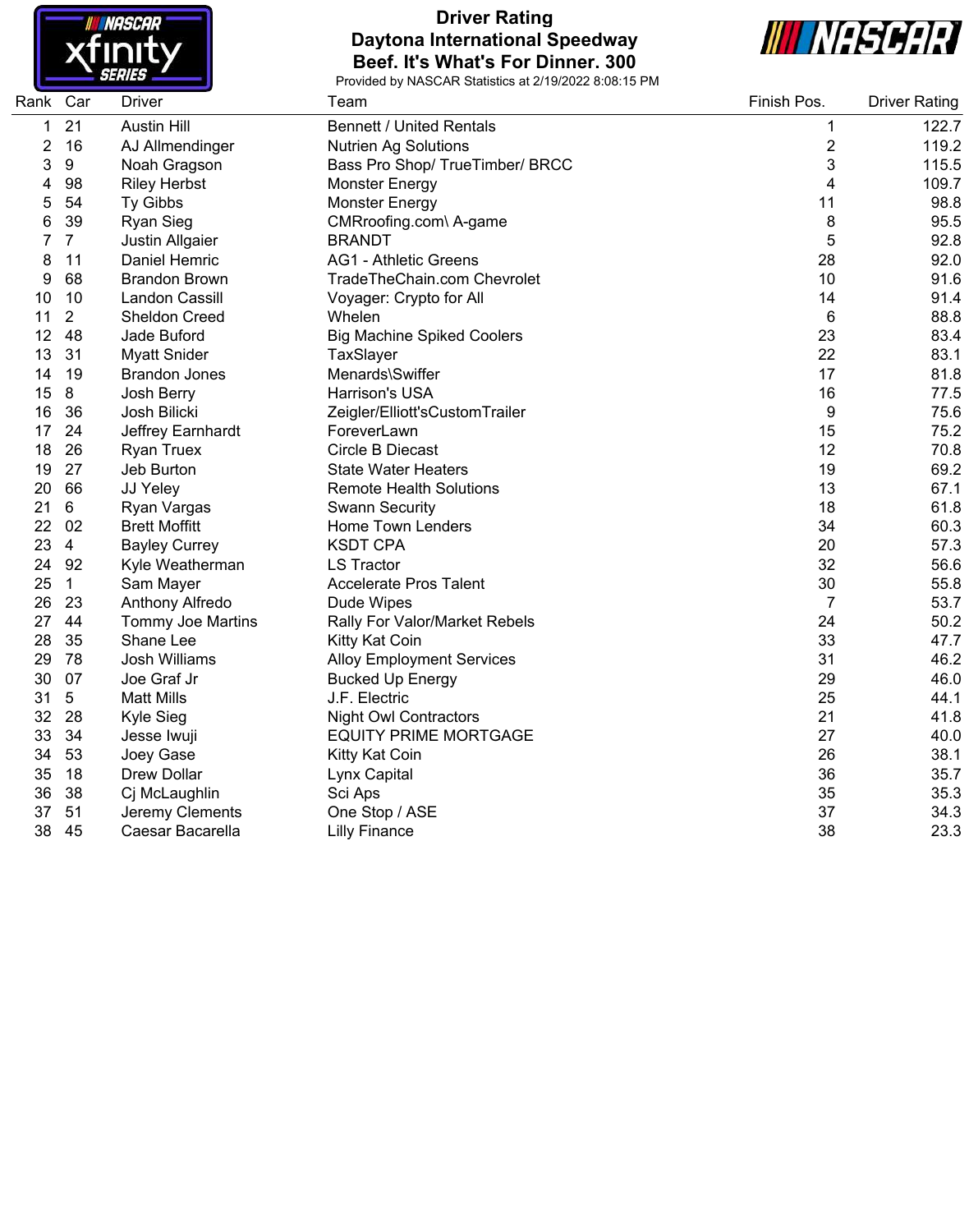

#### **Fastest Drivers Early In A Run Daytona International Speedway Beef. It's What's For Dinner. 300**



| Rank | Car            | Driver               | Team                              | Laps | Finish Pos.    | Speed   |
|------|----------------|----------------------|-----------------------------------|------|----------------|---------|
| 1    | 39             | Ryan Sieg            | CMRroofing.com\ A-game            | 120  | 8              | 186.791 |
| 2    | 10             | Landon Cassill       | Voyager: Crypto for All           | 120  | 14             | 186.717 |
| 3    | 54             | Ty Gibbs             | <b>Monster Energy</b>             | 120  | 11             | 186.703 |
| 4    | 19             | <b>Brandon Jones</b> | Menards\Swiffer                   | 120  | 17             | 186.642 |
| 5    | 31             | <b>Myatt Snider</b>  | TaxSlayer                         | 119  | 22             | 186.521 |
| 6    | 16             | AJ Allmendinger      | Nutrien Ag Solutions              | 120  | $\overline{2}$ | 186.441 |
|      | 48             | Jade Buford          | <b>Big Machine Spiked Coolers</b> | 119  | 23             | 186.324 |
| 8    | 8              | Josh Berry           | Harrison's USA                    | 120  | 16             | 186.302 |
| 9    | 98             | <b>Riley Herbst</b>  | <b>Monster Energy</b>             | 120  | 4              | 186.257 |
| 10   | 27             | Jeb Burton           | <b>State Water Heaters</b>        | 120  | 19             | 186.254 |
| 11   | 66             | JJ Yeley             | <b>Remote Health Solutions</b>    | 120  | 13             | 186.238 |
| 12   | 21             | <b>Austin Hill</b>   | <b>Bennett / United Rentals</b>   | 120  |                | 186.215 |
| 13   | 68             | <b>Brandon Brown</b> | TradeTheChain.com Chevrolet       | 120  | 10             | 186.136 |
| 14   | $\overline{2}$ | Sheldon Creed        | Whelen                            | 120  | 6              | 186.082 |
| 15   | 9              | Noah Gragson         | Bass Pro Shop/ TrueTimber/ BRCC   | 120  | 3              | 186.075 |
| 16   | 7              | Justin Allgaier      | <b>BRANDT</b>                     | 120  | 5              | 185.974 |
| 17   | 4              | <b>Bayley Currey</b> | <b>KSDT CPA</b>                   | 120  | 20             | 185.955 |
| 18   | 6              | Ryan Vargas          | <b>Swann Security</b>             | 120  | 18             | 185.952 |
| 19   | 11             | Daniel Hemric        | <b>AG1 - Athletic Greens</b>      | 116  | 28             | 185.941 |
| 20   | 5              | <b>Matt Mills</b>    | J.F. Electric                     | 119  | 25             | 185.695 |
| 21   | 36             | Josh Bilicki         | Zeigler/Elliott'sCustomTrailer    | 120  | 9              | 185.614 |
| 22   | 28             | Kyle Sieg            | <b>Night Owl Contractors</b>      | 120  | 21             | 185.459 |
| 23   | 26             | <b>Ryan Truex</b>    | Circle B Diecast                  | 120  | 12             | 185.390 |
| 24   | 44             | Tommy Joe Martins    | Rally For Valor/Market Rebels     | 119  | 24             | 185.254 |
| 25   | 53             | Joey Gase            | Kitty Kat Coin                    | 119  | 26             | 184.603 |
| 26   | 23             | Anthony Alfredo      | Dude Wipes                        | 120  | $\overline{7}$ | 184.273 |
| 27   | 24             | Jeffrey Earnhardt    | ForeverLawn                       | 120  | 15             | 184.225 |
| 28   | 34             | Jesse Iwuji          | <b>EQUITY PRIME MORTGAGE</b>      | 118  | 27             | 184.220 |
|      |                |                      |                                   |      |                |         |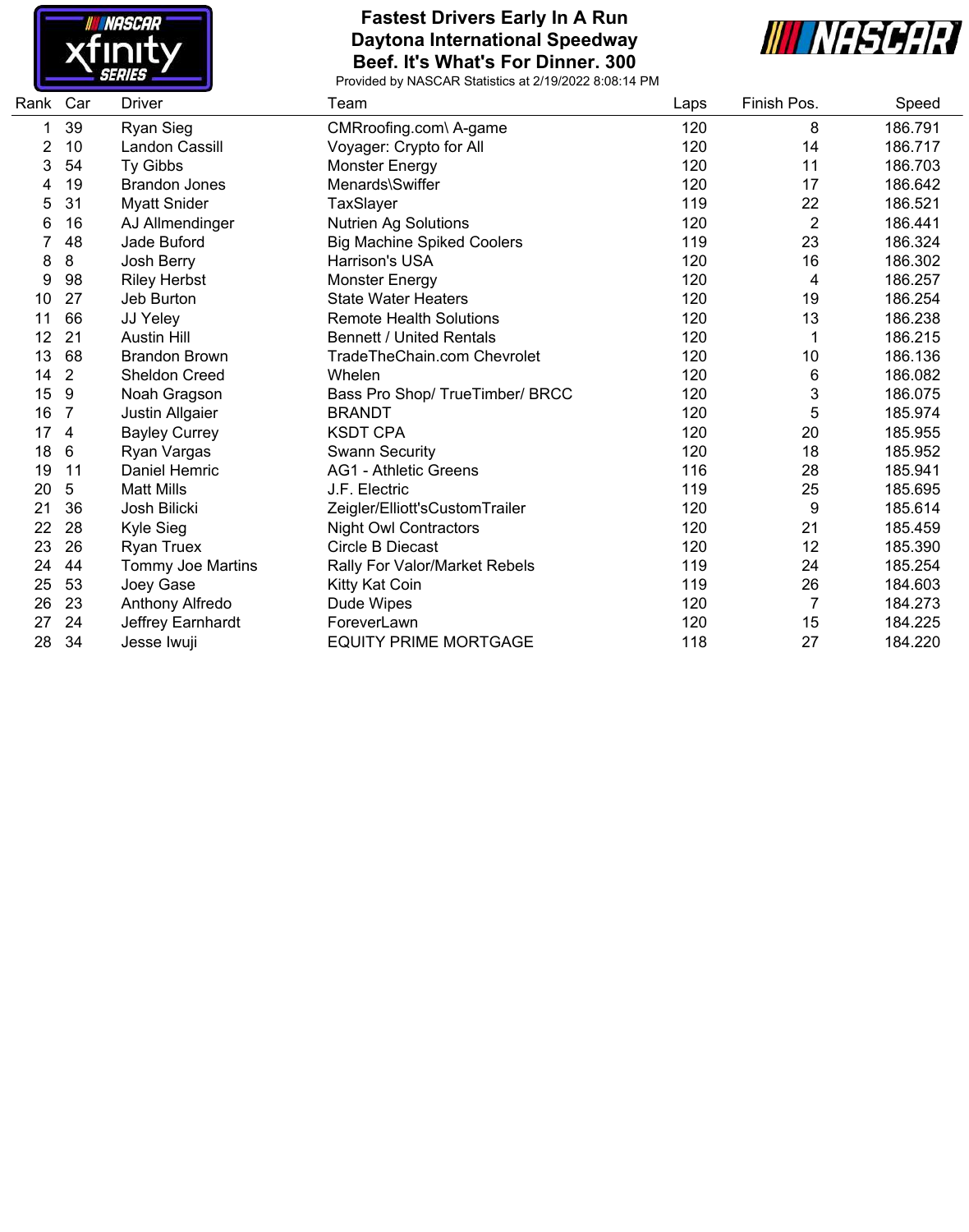

### **Fastest Drivers Late In A Run Daytona International Speedway Beef. It's What's For Dinner. 300**



| Rank | Car            | Driver               | Team                              | Laps | Finish Pos.    | Speed   |
|------|----------------|----------------------|-----------------------------------|------|----------------|---------|
|      | 23             | Anthony Alfredo      | Dude Wipes                        | 120  | 7              | 186.689 |
| 2    | 44             | Tommy Joe Martins    | Rally For Valor/Market Rebels     | 119  | 24             | 186.452 |
| 3    | 24             | Jeffrey Earnhardt    | ForeverLawn                       | 120  | 15             | 186.399 |
| 4    | 5              | <b>Matt Mills</b>    | J.F. Electric                     | 119  | 25             | 186.334 |
| 5    | 11             | Daniel Hemric        | AG1 - Athletic Greens             | 116  | 28             | 186.188 |
| 6    | 98             | <b>Riley Herbst</b>  | Monster Energy                    | 120  | 4              | 186.151 |
| 7    | 39             | Ryan Sieg            | CMRroofing.com\ A-game            | 120  | 8              | 186.137 |
| 8    | 36             | Josh Bilicki         | Zeigler/Elliott'sCustomTrailer    | 120  | 9              | 186.058 |
| 9    | 31             | <b>Myatt Snider</b>  | TaxSlayer                         | 119  | 22             | 186.024 |
| 10   | 19             | <b>Brandon Jones</b> | Menards\Swiffer                   | 120  | 17             | 186.018 |
| 11   | 54             | Ty Gibbs             | <b>Monster Energy</b>             | 120  | 11             | 186.008 |
| 12   | $\overline{7}$ | Justin Allgaier      | <b>BRANDT</b>                     | 120  | 5              | 185.975 |
| 13   | 16             | AJ Allmendinger      | <b>Nutrien Ag Solutions</b>       | 120  | $\overline{2}$ | 185.969 |
| 14   | 68             | <b>Brandon Brown</b> | TradeTheChain.com Chevrolet       | 120  | 10             | 185.957 |
| 15   | 26             | <b>Ryan Truex</b>    | Circle B Diecast                  | 120  | 12             | 185.940 |
| 16   | 21             | <b>Austin Hill</b>   | <b>Bennett / United Rentals</b>   | 120  | 1              | 185.885 |
| 17   | 10             | Landon Cassill       | Voyager: Crypto for All           | 120  | 14             | 185.832 |
| 18   | 9              | Noah Gragson         | Bass Pro Shop/ TrueTimber/ BRCC   | 120  | 3              | 185.802 |
| 19   | 8              | <b>Josh Berry</b>    | Harrison's USA                    | 120  | 16             | 185.776 |
| 20   | 27             | Jeb Burton           | <b>State Water Heaters</b>        | 120  | 19             | 185.759 |
| 21   | 48             | Jade Buford          | <b>Big Machine Spiked Coolers</b> | 119  | 23             | 185.675 |
| 22   | 66             | JJ Yeley             | <b>Remote Health Solutions</b>    | 120  | 13             | 185.580 |
| 23   | 6              | Ryan Vargas          | <b>Swann Security</b>             | 120  | 18             | 185.427 |
| 24   | $\overline{2}$ | <b>Sheldon Creed</b> | Whelen                            | 120  | 6              | 185.409 |
| 25   | 4              | <b>Bayley Currey</b> | <b>KSDT CPA</b>                   | 120  | 20             | 185.402 |
| 26   | 53             | Joey Gase            | Kitty Kat Coin                    | 119  | 26             | 184.438 |
| 27   | 28             | Kyle Sieg            | <b>Night Owl Contractors</b>      | 120  | 21             | 183.988 |
| 28   | 34             | Jesse Iwuji          | <b>EQUITY PRIME MORTGAGE</b>      | 118  | 27             | 183.194 |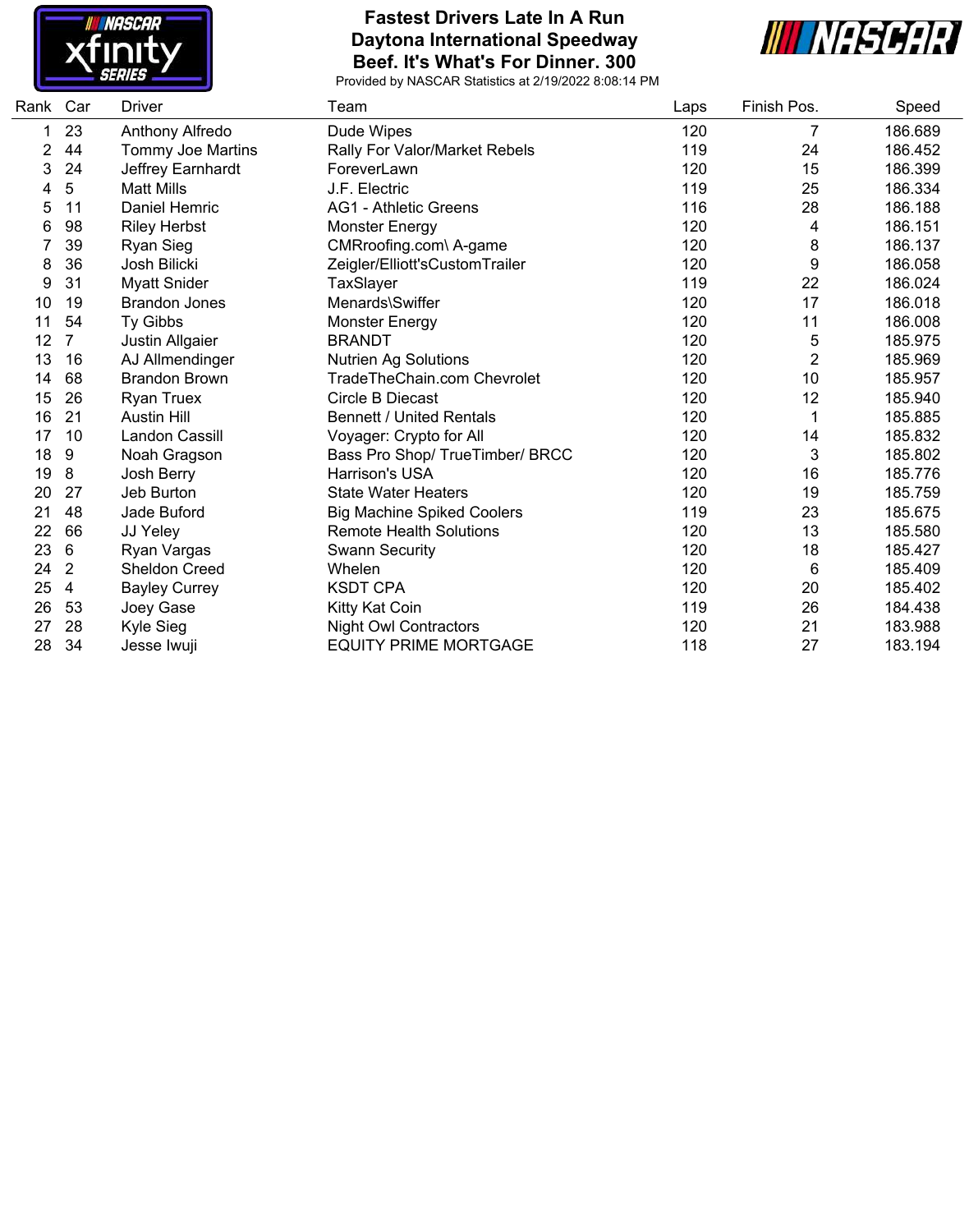

### **Fastest Laps Run Daytona International Speedway Beef. It's What's For Dinner. 300**



| Rank Car |    | <b>Driver</b>        | Team                              | Percentage | Finish Pos.    | Laps                      |
|----------|----|----------------------|-----------------------------------|------------|----------------|---------------------------|
| 1        | 23 | Anthony Alfredo      | Dude Wipes                        | 9.8        | 7              | 8                         |
| 2        | 24 | Jeffrey Earnhardt    | ForeverLawn                       | 7.3        | 15             | 6                         |
| 3        | 44 | Tommy Joe Martins    | Rally For Valor/Market Rebels     | 7.3        | 24             | 6                         |
|          | 39 | Ryan Sieg            | CMRroofing.com\ A-game            | 6.1        | 8              | 5                         |
| 5        | 4  | <b>Bayley Currey</b> | <b>KSDT CPA</b>                   | 6.1        | 20             | 5                         |
| 6        | 1  | Sam Mayer            | <b>Accelerate Pros Talent</b>     | 6.1        | 30             | 5                         |
|          | 26 | <b>Ryan Truex</b>    | Circle B Diecast                  | 4.9        | 12             | 4                         |
| 8        | 8  | Josh Berry           | Harrison's USA                    | 4.9        | 16             | 4                         |
| 9        | 19 | <b>Brandon Jones</b> | Menards\Swiffer                   | 4.9        | 17             | 4                         |
| 10       | 11 | Daniel Hemric        | <b>AG1 - Athletic Greens</b>      | 4.9        | 28             | 4                         |
| 11       | 9  | Noah Gragson         | Bass Pro Shop/ TrueTimber/ BRCC   | 3.7        | 3              | $\ensuremath{\mathsf{3}}$ |
| 12       | 7  | Justin Allgaier      | <b>BRANDT</b>                     | 3.7        | 5              | 3                         |
| 13       | 6  | Ryan Vargas          | <b>Swann Security</b>             | 3.7        | 18             | 3                         |
| 14       | 07 | Joe Graf Jr          | <b>Bucked Up Energy</b>           | 3.7        | 29             | 3                         |
| 15       | 16 | AJ Allmendinger      | <b>Nutrien Ag Solutions</b>       | 2.4        | $\overline{2}$ | $\overline{2}$            |
| 16       | 66 | JJ Yeley             | <b>Remote Health Solutions</b>    | 2.4        | 13             | $\overline{2}$            |
| 17       | 31 | <b>Myatt Snider</b>  | TaxSlayer                         | 2.4        | 22             | $\overline{2}$            |
| 18       | 5  | <b>Matt Mills</b>    | J.F. Electric                     | 2.4        | 25             | $\overline{\mathbf{c}}$   |
| 19       | 53 | Joey Gase            | Kitty Kat Coin                    | 2.4        | 26             | $\overline{c}$            |
| 20       | 78 | Josh Williams        | <b>Alloy Employment Services</b>  | 2.4        | 31             | $\overline{2}$            |
| 21       | 21 | <b>Austin Hill</b>   | <b>Bennett / United Rentals</b>   | 1.2        |                |                           |
| 22       | 98 | <b>Riley Herbst</b>  | <b>Monster Energy</b>             | 1.2        | 4              |                           |
| 23       | 36 | Josh Bilicki         | Zeigler/Elliott'sCustomTrailer    | 1.2        | 9              |                           |
| 24       | 68 | <b>Brandon Brown</b> | TradeTheChain.com Chevrolet       | 1.2        | 10             |                           |
| 25       | 10 | Landon Cassill       | Voyager: Crypto for All           | 1.2        | 14             |                           |
| 26       | 27 | Jeb Burton           | <b>State Water Heaters</b>        | 1.2        | 19             |                           |
| 27       | 48 | Jade Buford          | <b>Big Machine Spiked Coolers</b> | 1.2        | 23             |                           |
| 28       | 34 | Jesse Iwuji          | <b>EQUITY PRIME MORTGAGE</b>      | 1.2        | 27             |                           |
| 29       | 92 | Kyle Weatherman      | <b>LS Tractor</b>                 | 1.2        | 32             |                           |
| 30       | 02 | <b>Brett Moffitt</b> | <b>Home Town Lenders</b>          | 1.2        | 34             |                           |
| 31       | 38 | Cj McLaughlin        | Sci Aps                           | 1.2        | 35             |                           |
| 32       | 51 | Jeremy Clements      | One Stop / ASE                    | 1.2        | 37             | 1                         |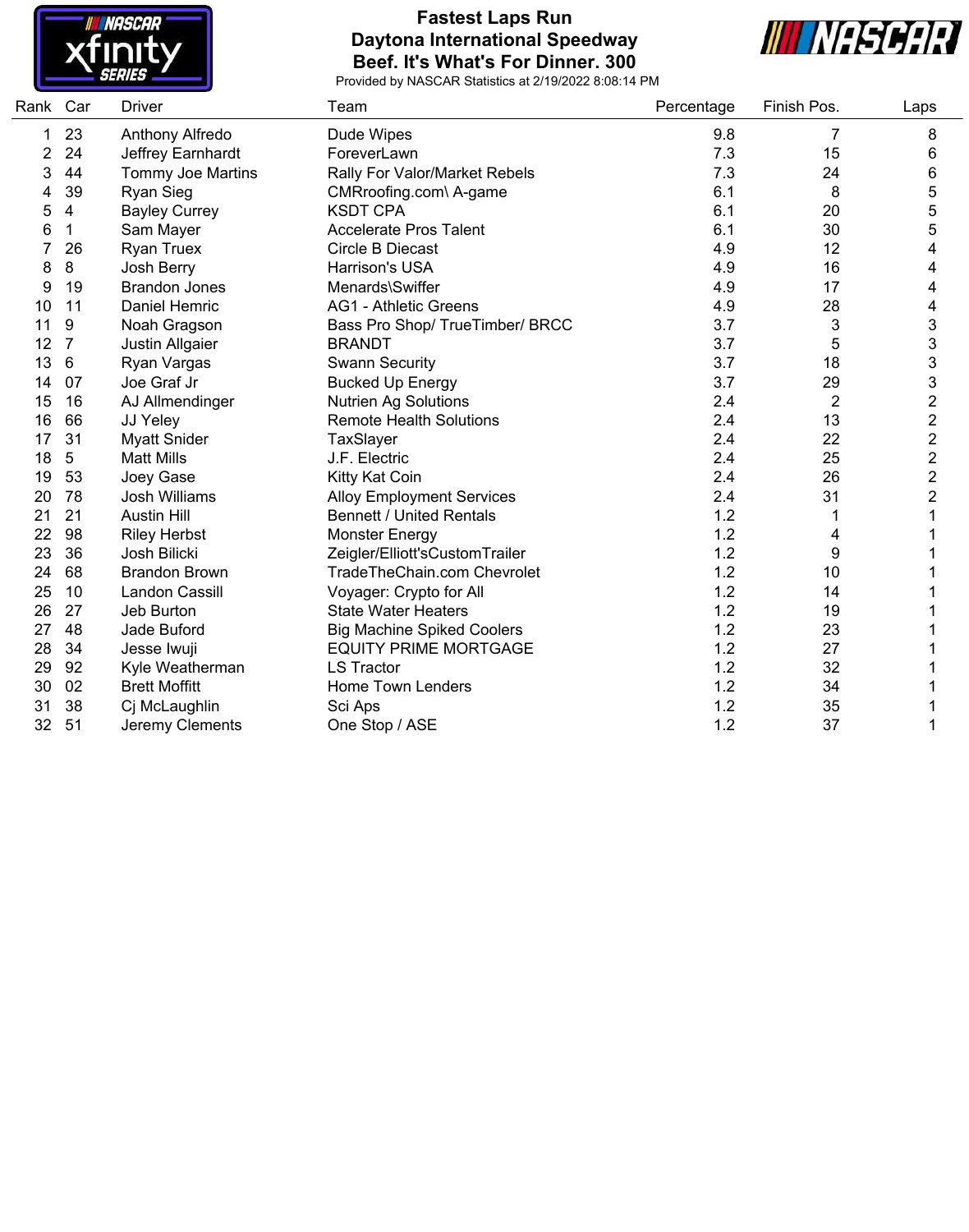

# **Fastest on Restarts Daytona International Speedway Beef. It's What's For Dinner. 300**



| Rank | Car             | <b>Driver</b>            | Team                              | Finish Pos.    | Average Speed |
|------|-----------------|--------------------------|-----------------------------------|----------------|---------------|
| 1    | 51              | Jeremy Clements          | One Stop / ASE                    | 37             | 187.258       |
| 2    | 18              | Drew Dollar              | Lynx Capital                      | 36             | 186.725       |
| 3    | 36              | Josh Bilicki             | Zeigler/Elliott'sCustomTrailer    | 9              | 184.550       |
| 4    | 35              | Shane Lee                | Kitty Kat Coin                    | 33             | 184.549       |
| 5    | 38              | Cj McLaughlin            | Sci Aps                           | 35             | 184.396       |
| 6    | 9               | Noah Gragson             | Bass Pro Shop/ TrueTimber/ BRCC   | $\mathfrak{Z}$ | 183.781       |
| 7    | 16              | AJ Allmendinger          | <b>Nutrien Ag Solutions</b>       | $\overline{c}$ | 183.715       |
| 8    | 98              | <b>Riley Herbst</b>      | <b>Monster Energy</b>             | 4              | 183.660       |
| 9    | 21              | <b>Austin Hill</b>       | <b>Bennett / United Rentals</b>   | $\mathbf{1}$   | 183.648       |
| 10   | 48              | Jade Buford              | <b>Big Machine Spiked Coolers</b> | 23             | 183.615       |
| 11   | $\overline{7}$  | Justin Allgaier          | <b>BRANDT</b>                     | 5              | 183.606       |
| 12   | 31              | <b>Myatt Snider</b>      | TaxSlayer                         | 22             | 183.591       |
| 13   | 39              | Ryan Sieg                | CMRroofing.com\ A-game            | 8              | 183.590       |
| 14   | $\overline{2}$  | <b>Sheldon Creed</b>     | Whelen                            | 6              | 183.397       |
| 15   | $6\phantom{1}6$ | Ryan Vargas              | <b>Swann Security</b>             | 18             | 183.333       |
| 16   | 54              | Ty Gibbs                 | <b>Monster Energy</b>             | 11             | 183.237       |
| 17   | 68              | <b>Brandon Brown</b>     | TradeTheChain.com Chevrolet       | 10             | 183.193       |
| 18   | 44              | <b>Tommy Joe Martins</b> | Rally For Valor/Market Rebels     | 24             | 182.902       |
| 19   | 5               | <b>Matt Mills</b>        | J.F. Electric                     | 25             | 182.848       |
| 20   | $\overline{4}$  | <b>Bayley Currey</b>     | <b>KSDT CPA</b>                   | 20             | 182.782       |
| 21   | 10              | <b>Landon Cassill</b>    | Voyager: Crypto for All           | 14             | 182.586       |
| 22   | 92              | Kyle Weatherman          | <b>LS Tractor</b>                 | 32             | 182.466       |
| 23   | 26              | <b>Ryan Truex</b>        | Circle B Diecast                  | 12             | 182.416       |
| 24   | 02              | <b>Brett Moffitt</b>     | Home Town Lenders                 | 34             | 182.412       |
| 25   | 66              | JJ Yeley                 | <b>Remote Health Solutions</b>    | 13             | 182.392       |
| 26   | 19              | <b>Brandon Jones</b>     | Menards\Swiffer                   | 17             | 182.380       |
| 27   | 24              | Jeffrey Earnhardt        | ForeverLawn                       | 15             | 182.346       |
| 28   | $\bf 8$         | Josh Berry               | Harrison's USA                    | 16             | 182.304       |
| 29   | 78              | Josh Williams            | <b>Alloy Employment Services</b>  | 31             | 182.071       |
| 30   | 27              | Jeb Burton               | <b>State Water Heaters</b>        | 19             | 181.701       |
| 31   | 28              | Kyle Sieg                | <b>Night Owl Contractors</b>      | 21             | 180.685       |
| 32   | 45              | Caesar Bacarella         | <b>Lilly Finance</b>              | 38             | 180.681       |
| 33   | 53              | Joey Gase                | Kitty Kat Coin                    | 26             | 180.640       |
| 34   | 34              | Jesse Iwuji              | <b>EQUITY PRIME MORTGAGE</b>      | 27             | 177.373       |
| 35   | 23              | Anthony Alfredo          | Dude Wipes                        | 7              | 176.712       |
| 36   | 11              | Daniel Hemric            | <b>AG1 - Athletic Greens</b>      | 28             | 173.832       |
| 37   | 07              | Joe Graf Jr              | <b>Bucked Up Energy</b>           | 29             | 156.920       |
| 38   | $\overline{1}$  | Sam Mayer                | <b>Accelerate Pros Talent</b>     | 30             | 138.689       |
|      |                 |                          |                                   |                |               |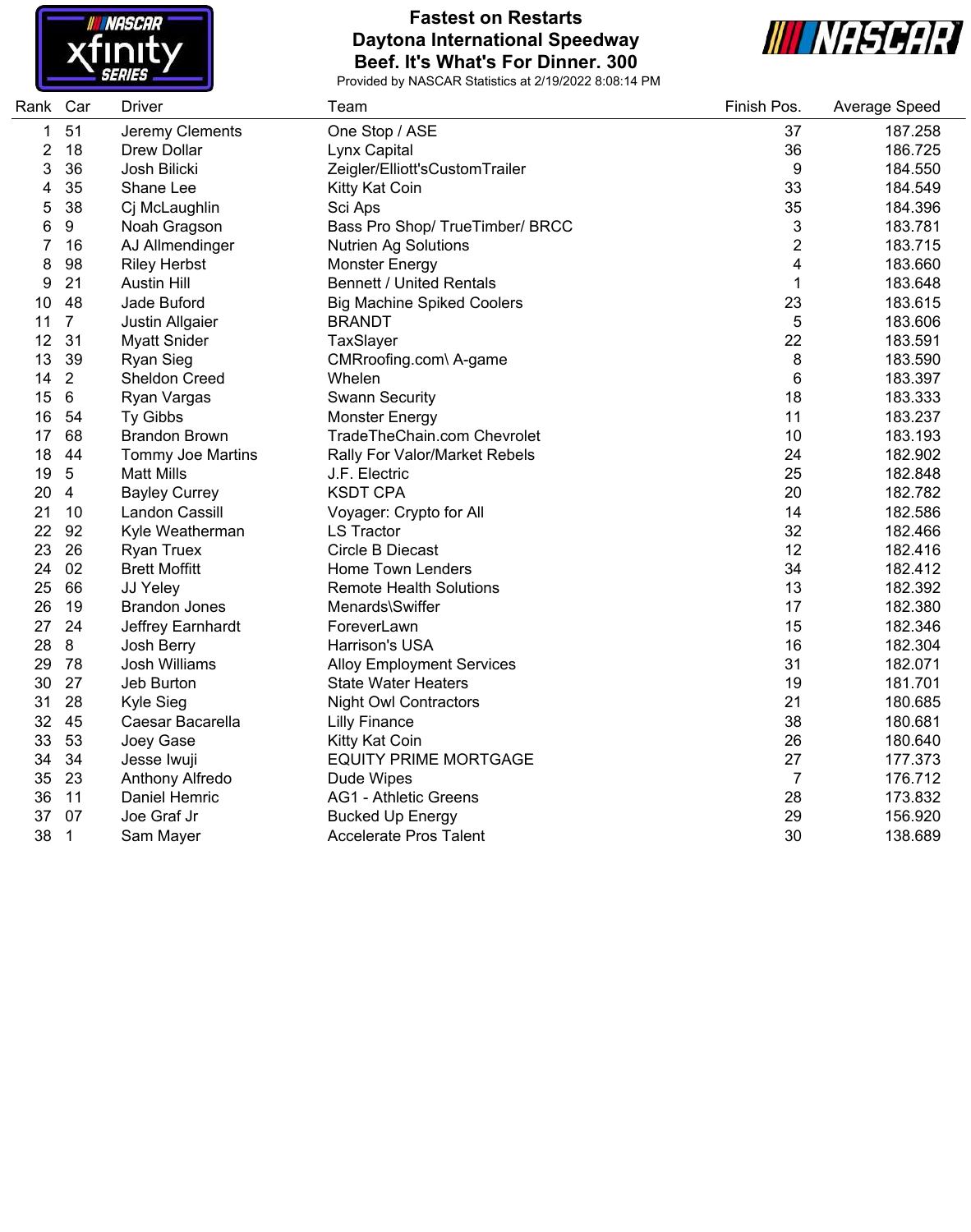

# **Green Flag Passes Daytona International Speedway Beef. It's What's For Dinner. 300**



| Rank | Car             | <b>Driver</b>        | Team                              | Finish Pos.    | <b>Green Flag Passes</b> |
|------|-----------------|----------------------|-----------------------------------|----------------|--------------------------|
| 1    | $\overline{7}$  | Justin Allgaier      | <b>BRANDT</b>                     | 5              | 258                      |
| 2    | 19              | <b>Brandon Jones</b> | Menards\Swiffer                   | 17             | 256                      |
| 3    | 31              | <b>Myatt Snider</b>  | TaxSlayer                         | 22             | 236                      |
| 4    | 39              | <b>Ryan Sieg</b>     | CMRroofing.com\ A-game            | 8              | 234                      |
| 5    | 48              | Jade Buford          | <b>Big Machine Spiked Coolers</b> | 23             | 218                      |
| 6    | 68              | <b>Brandon Brown</b> | TradeTheChain.com Chevrolet       | 10             | 199                      |
| 7    | $\overline{2}$  | Sheldon Creed        | Whelen                            | 6              | 197                      |
| 8    | 98              | <b>Riley Herbst</b>  | Monster Energy                    | 4              | 195                      |
| 9    | 26              | <b>Ryan Truex</b>    | Circle B Diecast                  | 12             | 193                      |
| 10   | $\bf 8$         | Josh Berry           | Harrison's USA                    | 16             | 190                      |
| 11   | 27              | Jeb Burton           | <b>State Water Heaters</b>        | 19             | 190                      |
| 12   | $\mathbf{1}$    | Sam Mayer            | <b>Accelerate Pros Talent</b>     | 30             | 189                      |
| 13   | 10              | Landon Cassill       | Voyager: Crypto for All           | 14             | 173                      |
| 14   | 9               | Noah Gragson         | Bass Pro Shop/ TrueTimber/ BRCC   | 3              | 172                      |
| 15   | 54              | Ty Gibbs             | <b>Monster Energy</b>             | 11             | 171                      |
| 16   | 24              | Jeffrey Earnhardt    | ForeverLawn                       | 15             | 170                      |
| 17   | 21              | <b>Austin Hill</b>   | <b>Bennett / United Rentals</b>   | 1              | 161                      |
| 18   | 16              | AJ Allmendinger      | <b>Nutrien Ag Solutions</b>       | 2              | 157                      |
| 19   | 36              | Josh Bilicki         | Zeigler/Elliott'sCustomTrailer    | 9              | 149                      |
| 20   | 02              | <b>Brett Moffitt</b> | <b>Home Town Lenders</b>          | 34             | 139                      |
| 21   | 66              | JJ Yeley             | <b>Remote Health Solutions</b>    | 13             | 120                      |
| 22   | 44              | Tommy Joe Martins    | Rally For Valor/Market Rebels     | 24             | 116                      |
| 23   | 92              | Kyle Weatherman      | <b>LS Tractor</b>                 | 32             | 109                      |
| 24   | $\overline{4}$  | <b>Bayley Currey</b> | <b>KSDT CPA</b>                   | 20             | 97                       |
| 25   | 11              | Daniel Hemric        | <b>AG1 - Athletic Greens</b>      | 28             | 93                       |
| 26   | 23              | Anthony Alfredo      | Dude Wipes                        | $\overline{7}$ | 86                       |
| 27   | $6\phantom{1}6$ | Ryan Vargas          | <b>Swann Security</b>             | 18             | 85                       |
| 28   | 28              | Kyle Sieg            | <b>Night Owl Contractors</b>      | 21             | 82                       |
| 29   | 35              | Shane Lee            | Kitty Kat Coin                    | 33             | 82                       |
| 30   | 5               | <b>Matt Mills</b>    | J.F. Electric                     | 25             | 79                       |
| 31   | 34              | Jesse Iwuji          | <b>EQUITY PRIME MORTGAGE</b>      | 27             | $70\,$                   |
| 32   | 78              | Josh Williams        | <b>Alloy Employment Services</b>  | 31             | 70                       |
| 33   | 38              | Cj McLaughlin        | Sci Aps                           | 35             | 66                       |
| 34   | 53              | Joey Gase            | Kitty Kat Coin                    | 26             | 47                       |
| 35   | 07              | Joe Graf Jr          | <b>Bucked Up Energy</b>           | 29             | 46                       |
| 36   | 51              | Jeremy Clements      | One Stop / ASE                    | 37             | 45                       |
| 37   | 18              | <b>Drew Dollar</b>   | Lynx Capital                      | 36             | 35                       |
| 38   | 45              | Caesar Bacarella     | <b>Lilly Finance</b>              | 38             | 18                       |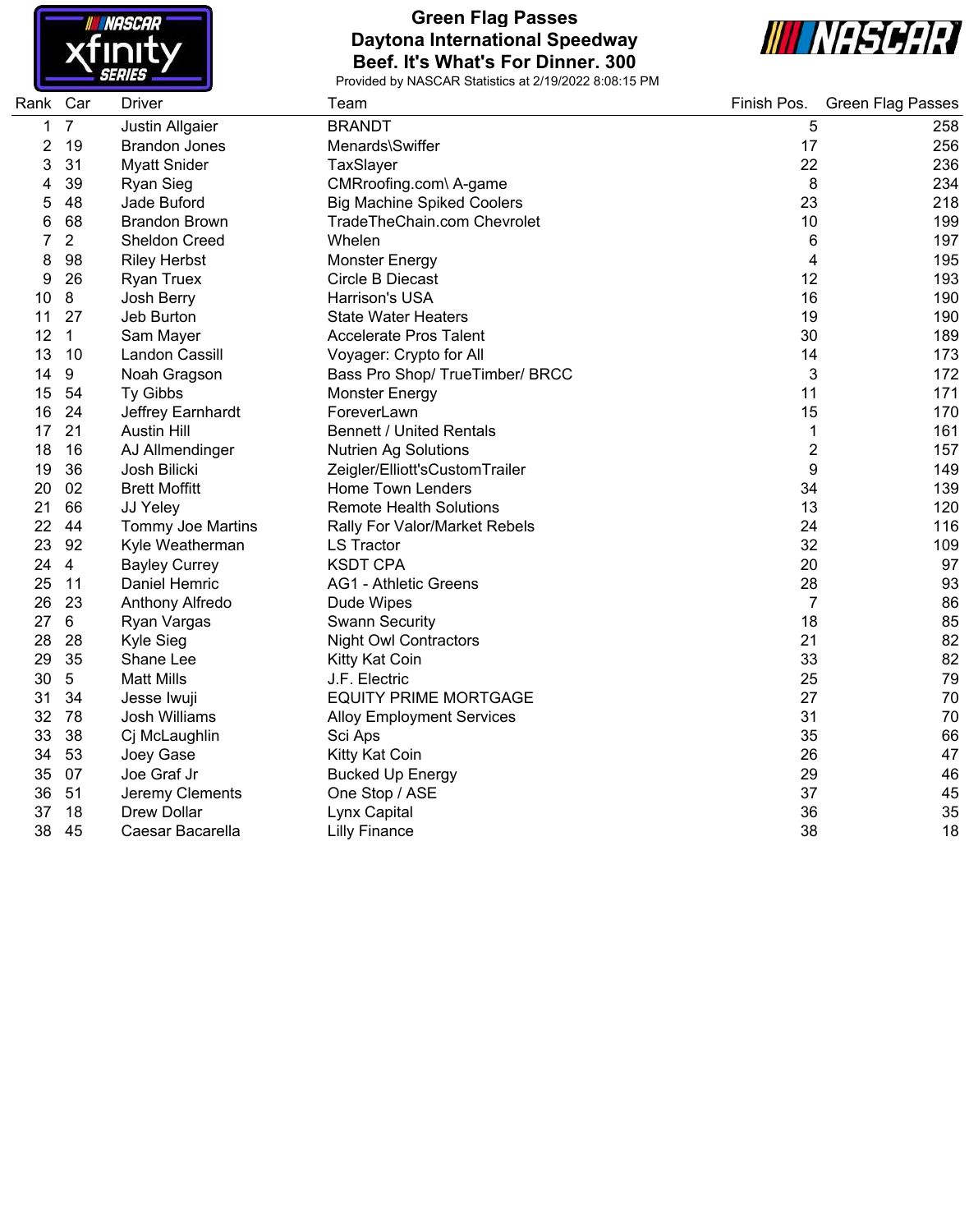

### **Green Flag Speed Daytona International Speedway Beef. It's What's For Dinner. 300**



| Rank | Car            | <b>Driver</b>        | Team                              | Finish Pos.    | <b>Green Flag Speed</b> |
|------|----------------|----------------------|-----------------------------------|----------------|-------------------------|
| 1    | 51             | Jeremy Clements      | One Stop / ASE                    | 37             | 186.929                 |
| 2    | 18             | Drew Dollar          | Lynx Capital                      | 36             | 186.653                 |
| 3    | 16             | AJ Allmendinger      | <b>Nutrien Ag Solutions</b>       | $\overline{2}$ | 186.356                 |
| 4    | 39             | <b>Ryan Sieg</b>     | CMRroofing.com\ A-game            | 8              | 186.298                 |
| 5    | 98             | <b>Riley Herbst</b>  | <b>Monster Energy</b>             | 4              | 186.284                 |
| 6    | 31             | <b>Myatt Snider</b>  | TaxSlayer                         | 22             | 186.259                 |
| 7    | 10             | Landon Cassill       | Voyager: Crypto for All           | 14             | 186.245                 |
| 8    | 54             | Ty Gibbs             | <b>Monster Energy</b>             | 11             | 186.222                 |
| 9    | 9              | Noah Gragson         | Bass Pro Shop/ TrueTimber/ BRCC   | 3              | 186.220                 |
| 10   | 19             | <b>Brandon Jones</b> | Menards\Swiffer                   | 17             | 186.212                 |
| 11   | 7              | Justin Allgaier      | <b>BRANDT</b>                     | 5              | 186.179                 |
| 12   | 21             | <b>Austin Hill</b>   | <b>Bennett / United Rentals</b>   | 1              | 186.132                 |
| 13   | 24             | Jeffrey Earnhardt    | ForeverLawn                       | 15             | 186.107                 |
| 14   | 48             | Jade Buford          | <b>Big Machine Spiked Coolers</b> | 23             | 186.101                 |
| 15   | 68             | <b>Brandon Brown</b> | TradeTheChain.com Chevrolet       | 10             | 186.090                 |
| 16   | 66             | JJ Yeley             | <b>Remote Health Solutions</b>    | 13             | 186.066                 |
| 17   | 8              | Josh Berry           | Harrison's USA                    | 16             | 186.059                 |
| 18   | 27             | Jeb Burton           | <b>State Water Heaters</b>        | 19             | 185.958                 |
| 19   | 11             | Daniel Hemric        | <b>AG1 - Athletic Greens</b>      | 28             | 185.909                 |
| 20   | 92             | Kyle Weatherman      | <b>LS Tractor</b>                 | 32             | 185.903                 |
| 21   | 02             | <b>Brett Moffitt</b> | Home Town Lenders                 | 34             | 185.901                 |
| 22   | $\overline{2}$ | <b>Sheldon Creed</b> | Whelen                            | 6              | 185.823                 |
| 23   | 26             | <b>Ryan Truex</b>    | Circle B Diecast                  | 12             | 185.750                 |
| 24   | 6              | Ryan Vargas          | <b>Swann Security</b>             | 18             | 185.729                 |
| 25   | 78             | <b>Josh Williams</b> | <b>Alloy Employment Services</b>  | 31             | 185.729                 |
| 26   | $\overline{5}$ | <b>Matt Mills</b>    | J.F. Electric                     | 25             | 185.723                 |
| 27   | 36             | Josh Bilicki         | Zeigler/Elliott'sCustomTrailer    | 9              | 185.677                 |
| 28   | 4              | <b>Bayley Currey</b> | <b>KSDT CPA</b>                   | 20             | 185.612                 |
| 29   | 44             | Tommy Joe Martins    | Rally For Valor/Market Rebels     | 24             | 185.565                 |
| 30   | 23             | Anthony Alfredo      | Dude Wipes                        | $\overline{7}$ | 185.556                 |
| 31   | 35             | Shane Lee            | Kitty Kat Coin                    | 33             | 185.471                 |
| 32   | 38             | Cj McLaughlin        | Sci Aps                           | 35             | 185.326                 |
| 33   | 53             | Joey Gase            | Kitty Kat Coin                    | 26             | 185.289                 |
| 34   | 28             | Kyle Sieg            | <b>Night Owl Contractors</b>      | 21             | 185.271                 |
| 35   | $\mathbf{1}$   | Sam Mayer            | <b>Accelerate Pros Talent</b>     | 30             | 184.975                 |
| 36   | 07             | Joe Graf Jr          | <b>Bucked Up Energy</b>           | 29             | 184.663                 |
| 37   | 34             | Jesse Iwuji          | <b>EQUITY PRIME MORTGAGE</b>      | 27             | 184.497                 |
| 38   | 45             | Caesar Bacarella     | <b>Lilly Finance</b>              | 38             | 179.812                 |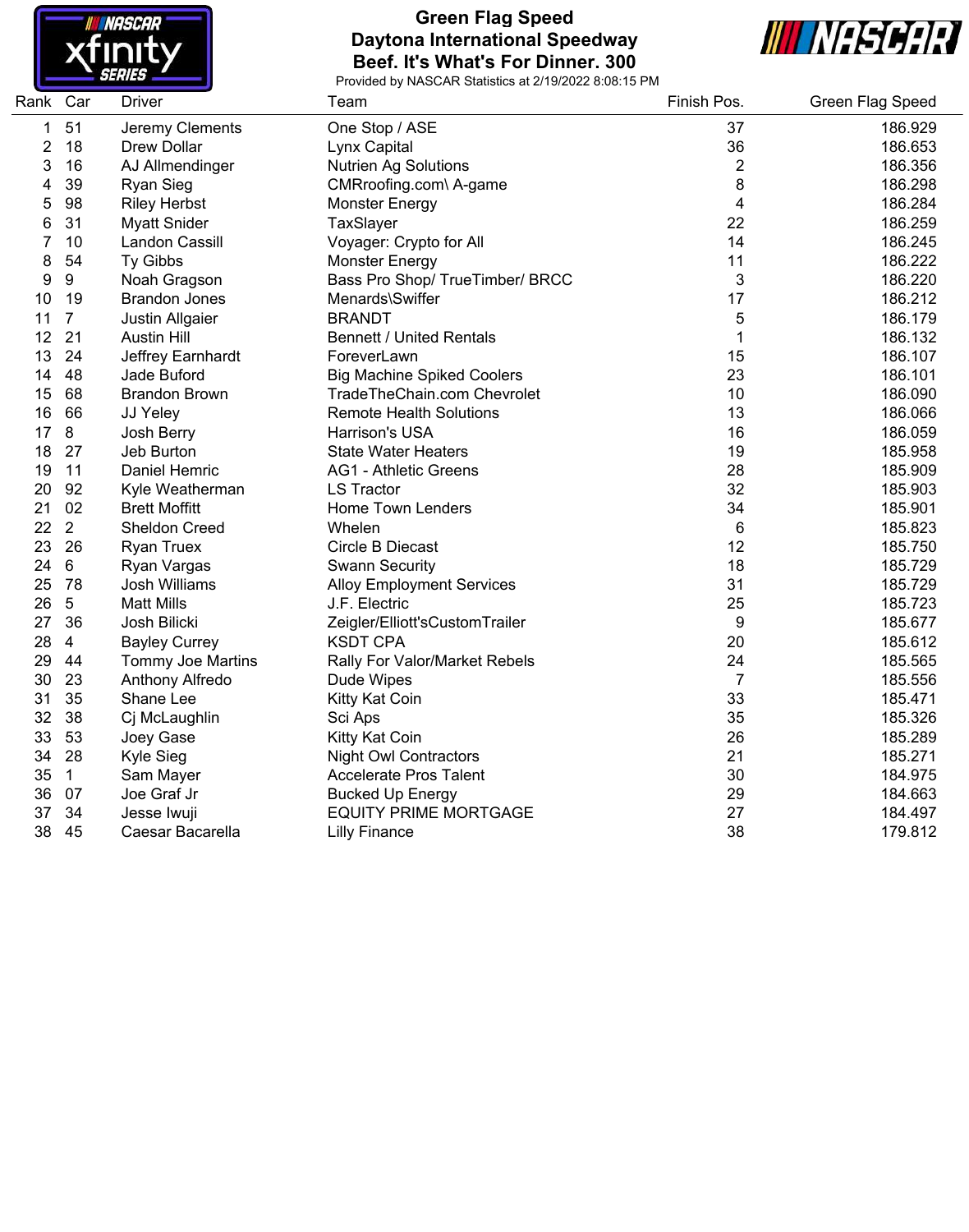

### **Laps in Top 15 Daytona International Speedway Beef. It's What's For Dinner. 300**



| Rank Car |                  | <b>Driver</b>            | Team                              | Percentage | Finish Pos.    | Laps |
|----------|------------------|--------------------------|-----------------------------------|------------|----------------|------|
| 1        | 21               | <b>Austin Hill</b>       | <b>Bennett / United Rentals</b>   | 94.2       | 1              | 113  |
| 2        | $\boldsymbol{9}$ | Noah Gragson             | Bass Pro Shop/ TrueTimber/ BRCC   | 94.2       | 3              | 113  |
| 3        | 16               | AJ Allmendinger          | <b>Nutrien Ag Solutions</b>       | 87.5       | $\overline{c}$ | 105  |
| 4        | 48               | Jade Buford              | <b>Big Machine Spiked Coolers</b> | 87.5       | 23             | 105  |
| 5        | 98               | <b>Riley Herbst</b>      | Monster Energy                    | 85.8       | 4              | 103  |
| 6        | 54               | Ty Gibbs                 | <b>Monster Energy</b>             | 85.0       | 11             | 102  |
| 7        | 31               | <b>Myatt Snider</b>      | TaxSlayer                         | 80.8       | 22             | 97   |
| 8        | 39               | <b>Ryan Sieg</b>         | CMRroofing.com\ A-game            | 80.0       | 8              | 96   |
| 9        | 10               | Landon Cassill           | Voyager: Crypto for All           | 80.0       | 14             | 96   |
| 10       | $\overline{2}$   | <b>Sheldon Creed</b>     | Whelen                            | 78.3       | 6              | 94   |
| 11       | 19               | <b>Brandon Jones</b>     | Menards\Swiffer                   | 78.3       | 17             | 94   |
| 12       | 68               | <b>Brandon Brown</b>     | TradeTheChain.com Chevrolet       | 72.5       | 10             | 87   |
| 13       | $\overline{7}$   | Justin Allgaier          | <b>BRANDT</b>                     | 71.7       | 5              | 86   |
| 14       | 11               | Daniel Hemric            | <b>AG1 - Athletic Greens</b>      | 69.2       | 28             | 83   |
| 15       | 8                | Josh Berry               | Harrison's USA                    | 64.2       | 16             | 77   |
| 16       | 27               | Jeb Burton               | <b>State Water Heaters</b>        | 37.5       | 19             | 45   |
| 17       | 36               | Josh Bilicki             | Zeigler/Elliott'sCustomTrailer    | 35.8       | 9              | 43   |
| 18       | 02               | <b>Brett Moffitt</b>     | <b>Home Town Lenders</b>          | 25.0       | 34             | 30   |
| 19       | $\mathbf 1$      | Sam Mayer                | <b>Accelerate Pros Talent</b>     | 21.7       | 30             | 26   |
| 20       | 26               | <b>Ryan Truex</b>        | Circle B Diecast                  | 20.0       | 12             | 24   |
| 21       | 23               | Anthony Alfredo          | Dude Wipes                        | 18.3       | $\overline{7}$ | 22   |
| 22       | 6                | Ryan Vargas              | <b>Swann Security</b>             | 16.7       | 18             | 20   |
| 23       | $\overline{4}$   | <b>Bayley Currey</b>     | <b>KSDT CPA</b>                   | 15.0       | 20             | 18   |
| 24       | 07               | Joe Graf Jr              | <b>Bucked Up Energy</b>           | 13.3       | 29             | 16   |
| 25       | 24               | Jeffrey Earnhardt        | ForeverLawn                       | 12.5       | 15             | 15   |
| 26       | 92               | Kyle Weatherman          | <b>LS Tractor</b>                 | 12.5       | 32             | 15   |
| 27       | 38               | Cj McLaughlin            | Sci Aps                           | 10.8       | 35             | 13   |
| 28       | 18               | Drew Dollar              | Lynx Capital                      | 10.8       | 36             | 13   |
| 29       | 35               | Shane Lee                | Kitty Kat Coin                    | 10.0       | 33             | 12   |
| 30       | $5\phantom{.0}$  | <b>Matt Mills</b>        | J.F. Electric                     | 5.8        | 25             | 7    |
| 31       | 51               | Jeremy Clements          | One Stop / ASE                    | 5.8        | 37             | 7    |
| 32       | 66               | JJ Yeley                 | <b>Remote Health Solutions</b>    | $5.0$      | 13             | 6    |
| 33       | 78               | Josh Williams            | <b>Alloy Employment Services</b>  | 5.0        | 31             | 6    |
| 34       | 44               | <b>Tommy Joe Martins</b> | Rally For Valor/Market Rebels     | 4.2        | 24             | 5    |
| 35       | 28               | Kyle Sieg                | <b>Night Owl Contractors</b>      | 2.5        | 21             | 3    |
| 36       | 34               | Jesse Iwuji              | <b>EQUITY PRIME MORTGAGE</b>      | 1.7        | 27             | 2    |
| 37       | 53               | Joey Gase                | Kitty Kat Coin                    | 0.8        | 26             | 1    |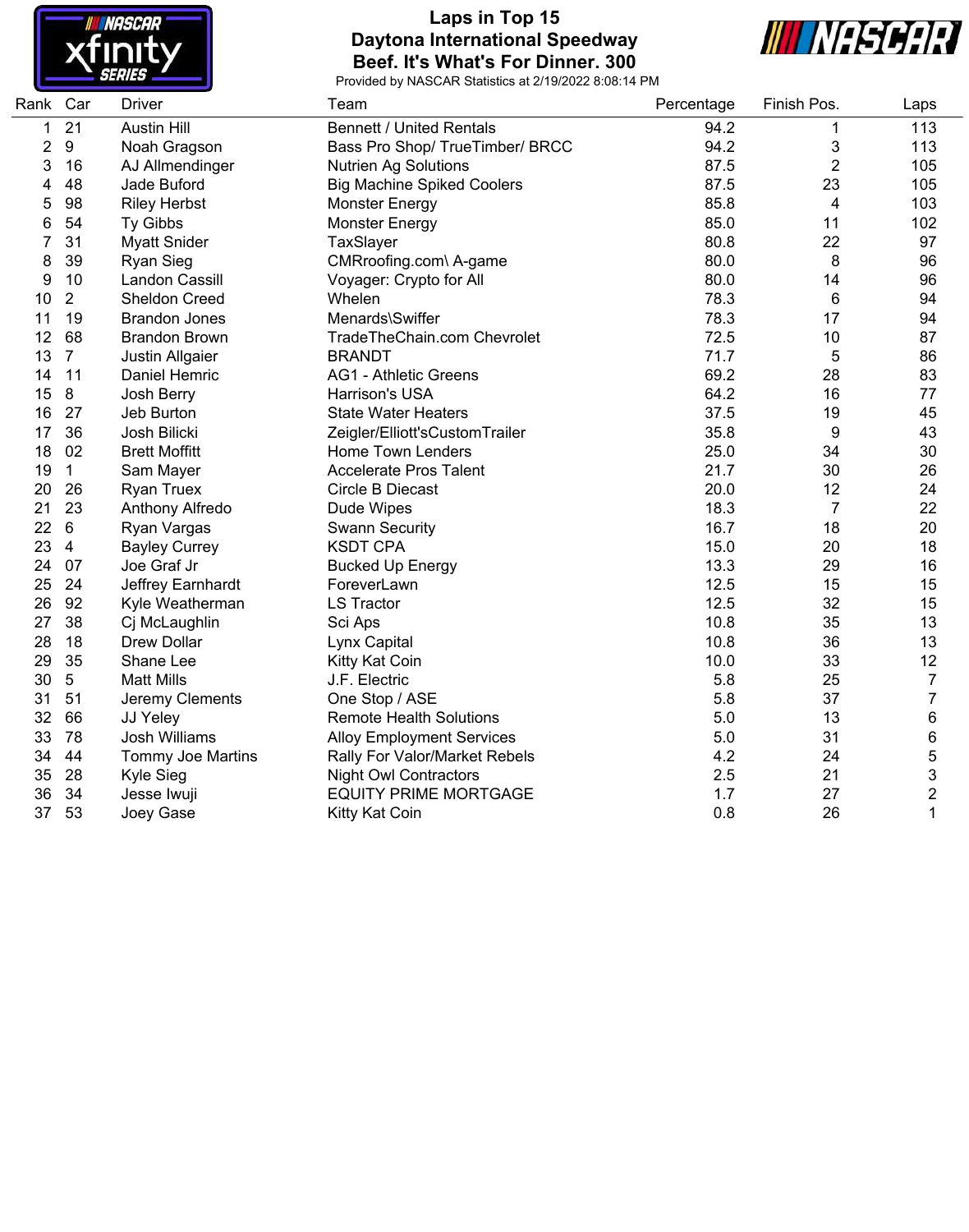

#### **Laps Led Daytona International Speedway Beef. It's What's For Dinner. 300**



| Rank Car |                 | Driver               | Team                            | Percentage | Finish Pos. | Laps |
|----------|-----------------|----------------------|---------------------------------|------------|-------------|------|
|          | -11             | Daniel Hemric        | AG1 - Athletic Greens           | 32.76      | 28          | 38   |
|          | 2 2 1           | Austin Hill          | <b>Bennett / United Rentals</b> | 19.17      |             | 23   |
|          | 3 <sub>16</sub> | AJ Allmendinger      | <b>Nutrien Ag Solutions</b>     | 15.00      |             | 18   |
|          | 49              | Noah Gragson         | Bass Pro Shop/ TrueTimber/ BRCC | 10.00      | 3           | 12   |
|          | 5 68            | <b>Brandon Brown</b> | TradeTheChain.com Chevrolet     | 10.00      | 10          | 12   |
| 6.       | 36              | Josh Bilicki         | Zeigler/Elliott'sCustomTrailer  | 8.33       | 9           | 10   |
|          | -54             | Ty Gibbs             | Monster Energy                  | 2.50       | 11          | 3    |
|          | 8 07            | Joe Graf Jr          | <b>Bucked Up Energy</b>         | 2.73       | 29          | 3    |
| 9 8      |                 | Josh Berry           | Harrison's USA                  | 0.83       | 16          |      |
|          |                 |                      |                                 |            |             |      |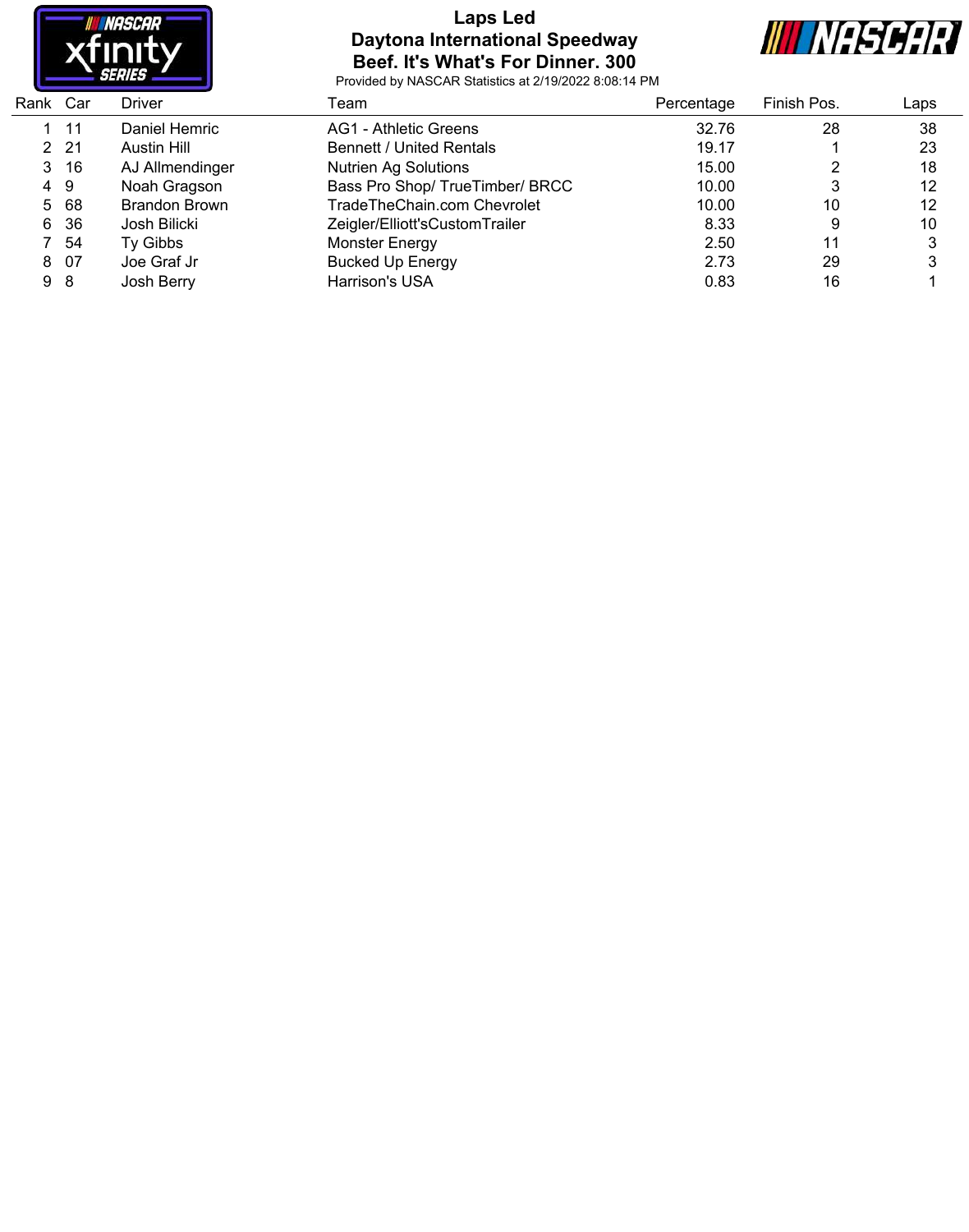

# **Quality Passes Daytona International Speedway Beef. It's What's For Dinner. 300**



| Rank | Car            | <b>Driver</b>        | Team                              | Finish Pos.    | <b>Quality Passes</b> |
|------|----------------|----------------------|-----------------------------------|----------------|-----------------------|
| 1    | 19             | <b>Brandon Jones</b> | Menards\Swiffer                   | 17             | 185                   |
| 2    | 31             | <b>Myatt Snider</b>  | TaxSlayer                         | 22             | 180                   |
| 3    | 48             | Jade Buford          | <b>Big Machine Spiked Coolers</b> | 23             | 176                   |
|      | 39             | <b>Ryan Sieg</b>     | CMRroofing.com\ A-game            | 8              | 166                   |
| 5    | $\overline{7}$ | Justin Allgaier      | <b>BRANDT</b>                     | 5              | 163                   |
| 6    | 98             | <b>Riley Herbst</b>  | <b>Monster Energy</b>             | 4              | 157                   |
|      | 2              | Sheldon Creed        | Whelen                            | 6              | 147                   |
| 8    | 21             | <b>Austin Hill</b>   | <b>Bennett / United Rentals</b>   | 1              | 137                   |
| 9    | 9              | Noah Gragson         | Bass Pro Shop/ TrueTimber/ BRCC   | 3              | 135                   |
| 10   | 10             | Landon Cassill       | Voyager: Crypto for All           | 14             | 131                   |
| 11   | 54             | Ty Gibbs             | Monster Energy                    | 11             | 124                   |
| 12   | 16             | AJ Allmendinger      | <b>Nutrien Ag Solutions</b>       | $\overline{2}$ | 120                   |
| 13   | 8              | Josh Berry           | Harrison's USA                    | 16             | 120                   |
| 14   | 68             | <b>Brandon Brown</b> | TradeTheChain.com Chevrolet       | 10             | 112                   |
| 15   | 27             | Jeb Burton           | <b>State Water Heaters</b>        | 19             | 95                    |
| 16   | 02             | <b>Brett Moffitt</b> | Home Town Lenders                 | 34             | 70                    |
| 17   | $\mathbf{1}$   | Sam Mayer            | <b>Accelerate Pros Talent</b>     | 30             | 68                    |
| 18   | 11             | Daniel Hemric        | <b>AG1 - Athletic Greens</b>      | 28             | 62                    |
| 19   | 36             | Josh Bilicki         | Zeigler/Elliott'sCustomTrailer    | 9              | 58                    |
| 20   | 23             | Anthony Alfredo      | Dude Wipes                        | 7              | 55                    |
| 21   | 26             | <b>Ryan Truex</b>    | Circle B Diecast                  | 12             | 55                    |
| 22   | 24             | Jeffrey Earnhardt    | ForeverLawn                       | 15             | 51                    |
| 23   | 18             | <b>Drew Dollar</b>   | Lynx Capital                      | 36             | 34                    |
| 24   | 92             | Kyle Weatherman      | <b>LS Tractor</b>                 | 32             | 24                    |
| 25   | 51             | Jeremy Clements      | One Stop / ASE                    | 37             | 22                    |
| 26   | 6              | Ryan Vargas          | <b>Swann Security</b>             | 18             | 14                    |
| 27   | 78             | Josh Williams        | <b>Alloy Employment Services</b>  | 31             | 14                    |
| 28   | $\overline{4}$ | <b>Bayley Currey</b> | <b>KSDT CPA</b>                   | 20             | 13                    |
| 29   | 5              | <b>Matt Mills</b>    | J.F. Electric                     | 25             | 13                    |
| 30   | 07             | Joe Graf Jr          | <b>Bucked Up Energy</b>           | 29             | 12                    |
| 31   | 44             | Tommy Joe Martins    | Rally For Valor/Market Rebels     | 24             | 11                    |
| 32   | 38             | Cj McLaughlin        | Sci Aps                           | 35             | 9                     |
| 33   | 35             | Shane Lee            | Kitty Kat Coin                    | 33             | 8                     |
| 34   | 66             | JJ Yeley             | <b>Remote Health Solutions</b>    | 13             | 7                     |
| 35   | 28             | Kyle Sieg            | <b>Night Owl Contractors</b>      | 21             | $\overline{7}$        |
| 36   | 34             | Jesse Iwuji          | <b>EQUITY PRIME MORTGAGE</b>      | 27             | 4                     |
|      |                |                      |                                   |                |                       |